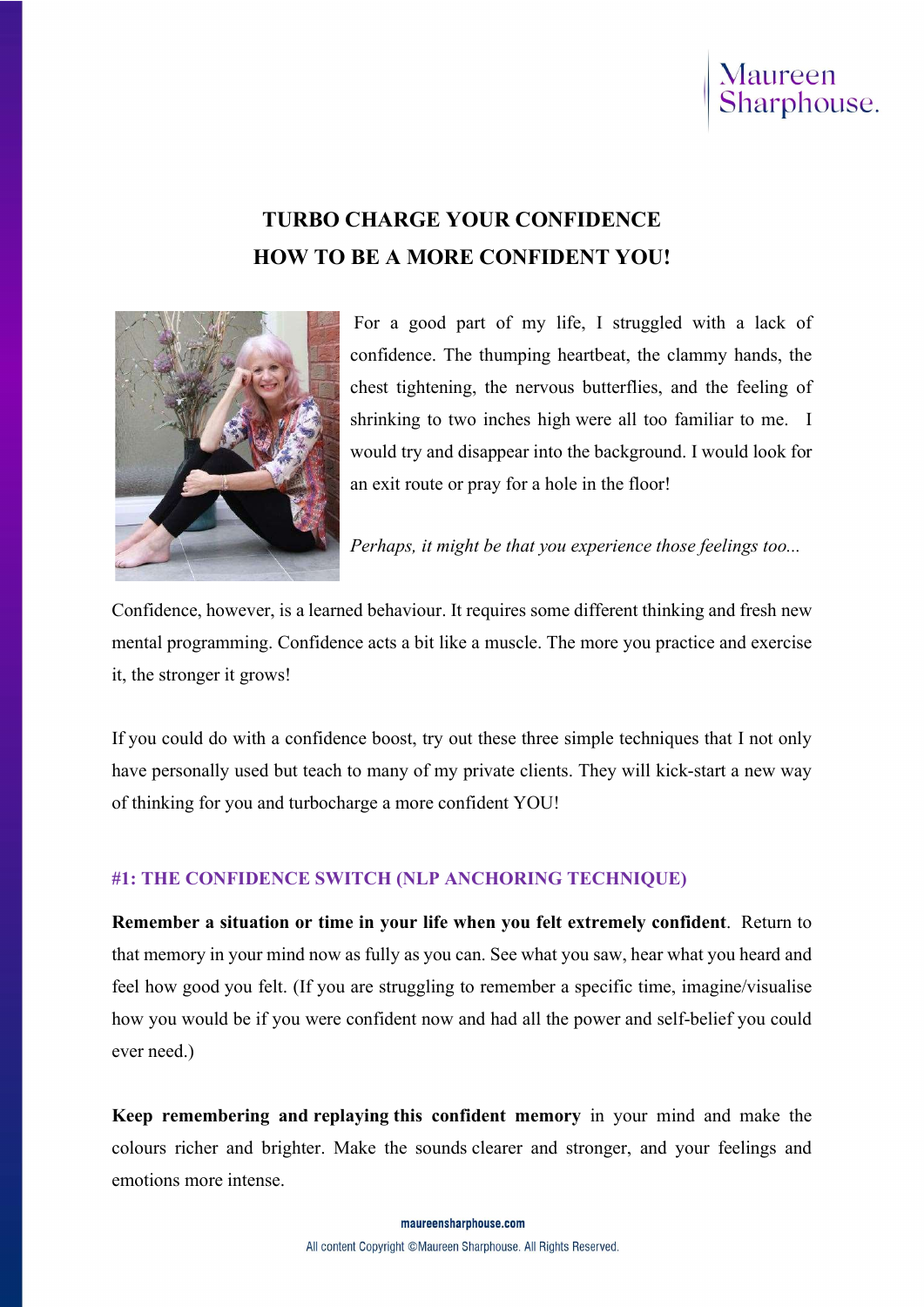

As the good feelings build inside you, squeeze the thumb and middle finger of either of your hands together. Hold the thumb and finger together for ten or fifteen seconds while still replaying the strong, confident memory in your mind. (Make sure to release your thumb and finger before your memory starts to fade or your feelings start to subside.)

Practice these steps several times until the simple act of squeezing your thumb and finger together bring confident feelings in an instant.

Then, holding your thumb and finger together, think about a particular situation coming up in which you want to be and feel more confident. Finally, imagine and visualise things going perfectly for you, with you feeling fully secure and things going exactly as you want them to go.

See what you see, hear what you hear, feel the confidence running through you.

Move forwards confidently now, secure in the knowledge that you can turn on your confidence with the flick of a switch!

#### #2: STEPPING INTO THE MORE CONFIDENT YOU

Visualise and imagine a slightly more confident 'you', standing or sitting just in front of you. Then, imagine stepping or floating into that more confident version of yourself. See through their eyes, hear through their ears, and feel the feelings of your more confident self.

Now imagine that right in front of you is an even more confident you – sitting or standing a bit taller, a look of slightly more self-belief behind your eyes, emanating a little bit of extra charisma – and step or float into this more confident self.

See through their eyes, hear through their ears, and feel the feelings of your more confident self.